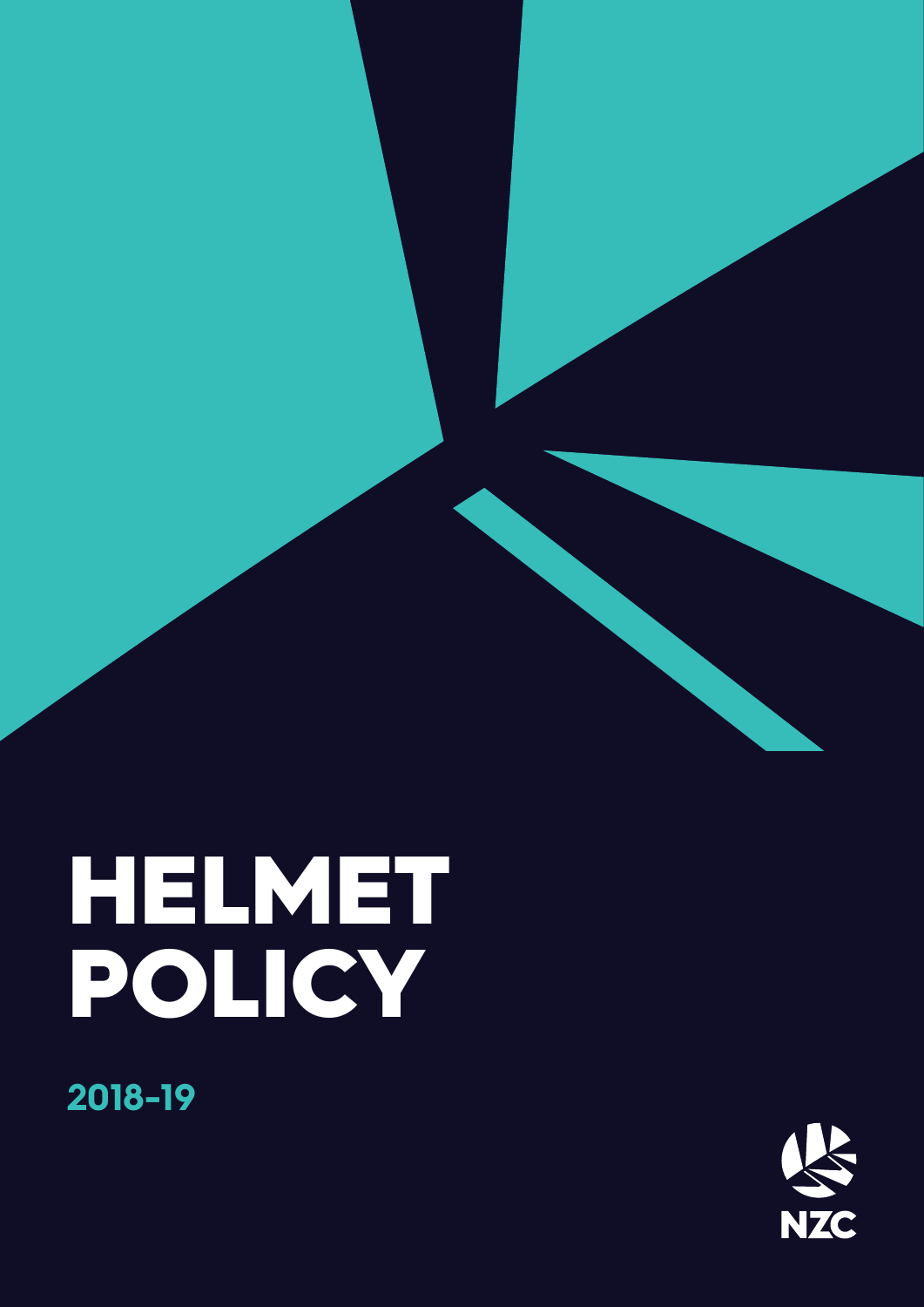# **HELMET POLICY**

#### **Major Association (MA) representative teams competing in NZC national tournaments from under 17 and above.**

This policy applies to teams competing at national under 17, under 19, under 21 women and Provincial A tournaments; and anyone invited to train with the above teams/squads.

For the 2018-19 season the wearing of helmets is mandatory for all players in MA representative teams competing in NZC national competitions and/or tournaments. Helmets must comply with BS 7928: 2013.

The policy applies when batting against fast or medium paced bowling, wicket-keeping (up to the stumps) or fielding in close (with 7 metres of the stumps, excluding behind the wicket on the offside). It is also strongly recommended that a helmet is worn when batting against spin bowling.

Any individual with responsibility for players (such as a coach or manager), together with Match Officials, should take all reasonable steps to ensure that the above guidelines are followed.

Women must use helmets which have been tested against both the men's and junior sized ball or at least against the junior size ball.

#### **National representative teams playing international cricket and MA representative teams competing in NZC national competitions.**

BS 7928: 2013 Compliant helmets are mandatory for all BLACKCAPS, WHITE FERNS, NZ A, NZXI, NZ Emerging Players, NZ under 19 and any other national teams; men's first class, men's and women's List A and T20 and anyone invited to train with the above teams/squads.

The policy applies when batting against fast or medium paced bowling, wicket-keeping (up to the stumps) or fielding in close (with 7 metres of the stumps, excluding behind the wicket on the offside). It is also strongly recommended that a compliant helmet is worn when batting against spin bowling.

Any individual with responsibility for players (such as a coach or manager), together with Match Officials, should take all reasonable steps to ensure that the above guidelines are followed.

British Standard helmets (BS 7928: 2013) are considered "best of breed" helmets and supersede the existing Australian/NZ Standard (AS/NZS 4499 series).

Women must use helmets which have been tested against both the men's and junior sized ball or at least against the junior size ball.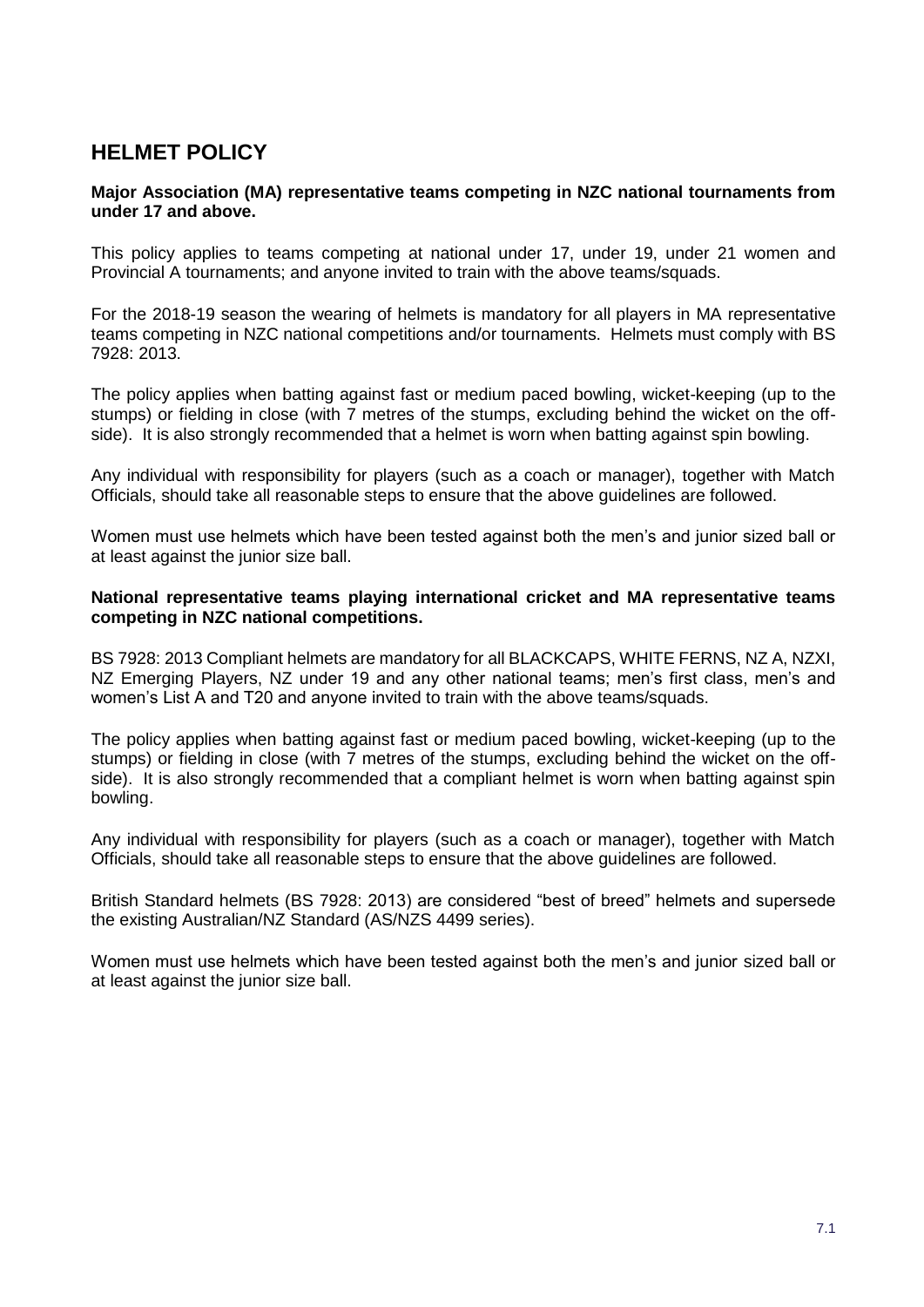### **Guidelines to Accompany NZC Helmet Policy**

#### **National representative teams playing international cricket and MA representative teams competing in NZC national competitions.**

#### **BS 7928: 2013 Enforcement:**

- Each MA must make the helmet policy available to all men's first class, men's and women's List A and T20 players, team managers and coaching staff.
- Each MA should verify it has received its allocation of Masuri BS 7928: 2013 compliant helmets and they have been made available to men's first class, men's and women's List A and T20 players for the duration of the season.
- Each MA must verify that the helmets to be used by men's first class, men's and women's List A and T20 players have the BS7928: 2013 sticker inside of the helmet and that helmets which are only compliant with previous safety standards (e.g. BS 7928: 1998 or AS/NZS 4499.1:1997) have been isolated and removed.
- Each MA should brief team managers around the expectation that the helmet policy is tightly and closely enforced.
- Each MA should ensure that the coaches, players and team managers have a copy of the most recent list of compliant helmets (available from NZC).
- Coaches and team managers should be briefed on the actions to be taken should a player choose wear a non-compliant helmet when batting.
- The Match Referee/Umpires will endeavour to ensure that a helmet complies with BS 7928: 2013.
- If the Match Referees/Umpires become aware that a player is wearing a non-compliant helmet without the prior dispensation approval, the match can be suspended until the player complies with the helmet policy.
- A refreshed list of compliant helmets can be found at: [www.ecb.co.uk/helmets](http://www.ecb.co.uk/helmets)

## **Safety in the Nets:**

Practise nets are also a dangerous environment and the following should be explained to men's first class, men's and women's List A and T20 cricketers:

- Helmets must be worn when batting in the nets.
- NZC also recommend that helmets are also worn by those people providing throw-downs.
- Only the immediate coaching staff, batters and bowlers should be in the nets during a practise session.
- Be alert! Bowlers also need to be aware of activity taking place in adjacent nets.

Please note that in addition to the above, NZC are exploring measures designed to improve the safety of nets across the country.

#### **MA representative teams competing in NZC national tournaments from under 17 and above.**

#### **Enforcement:**

- Each MA must make the helmet policy available to all under 17, under 19, under 21 and provincial A players, team managers and coaching staff.
- Each MA should brief your team managers around the expectation that the helmet policy is tightly and closely enforced.
- Coaches and team managers should be aware that the match can be suspended until the player complies with the helmet policy.
- The helmets must be BS7928: 2013 compliant.